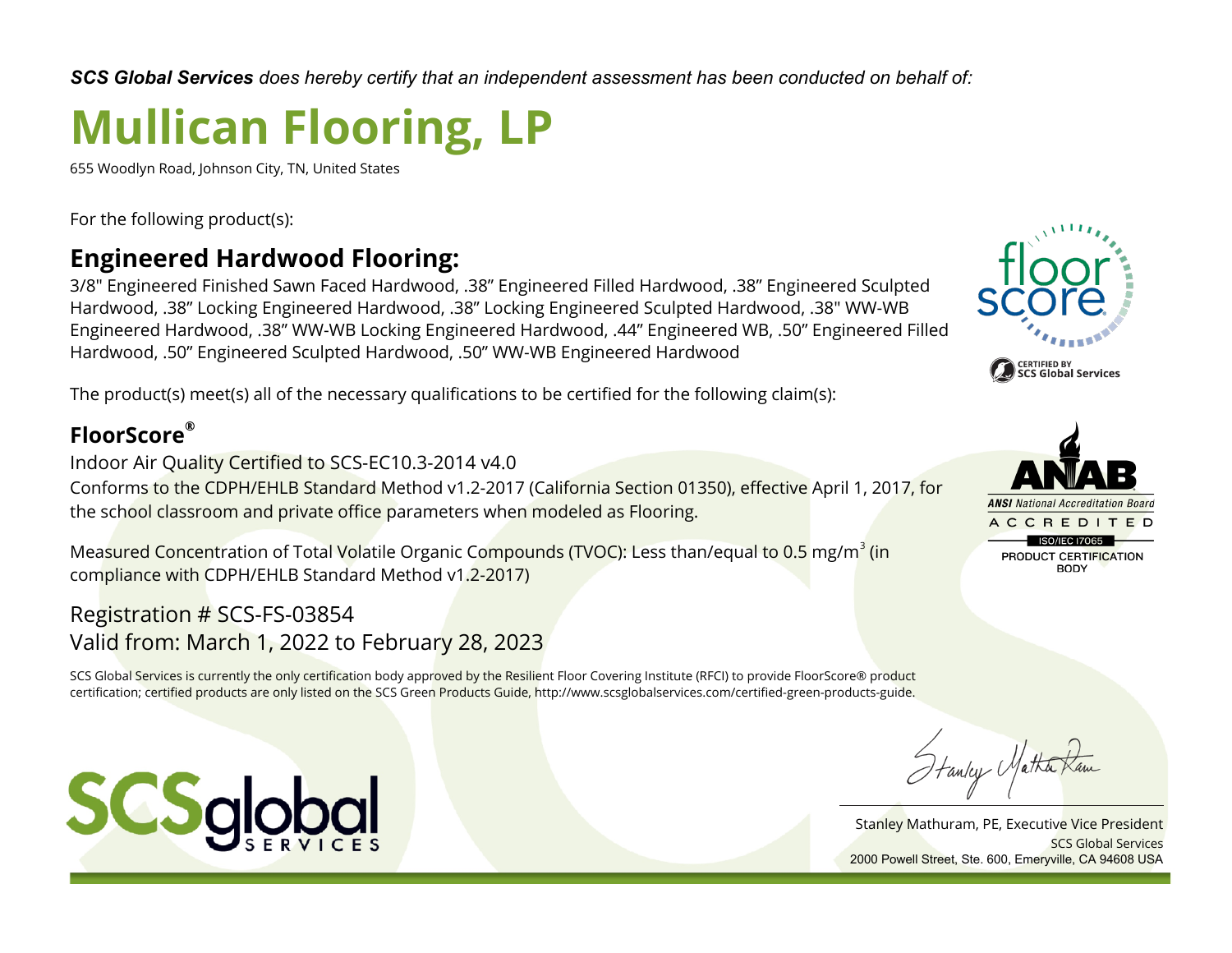*SCS Global Services does hereby certify that an independent assessment has been conducted on behalf of:*

# **Mullican Flooring, LP**

655 Woodlyn Road, Johnson City, TN, United States

For the following product(s):

Engineered Hardwood: 7/16" WB Engineered Hardwood; 9/16" WB Engineered Hardwood; 5/8" WB Engineered Hardwood

The product(s) meet(s) all of the necessary qualifications to be certified for the following claim(s):

### **FloorScore®**

Indoor Air quality Certified to SCS-EC10.3-2014 v4.1

Conforms to the CDPH/EHLB Standard Method v1.2-2017 (California Section 01350), effective April 1, 2017, for the school classroom and private office parameters when modeled as Flooring.

Measured Concentration of Total Volatile Organic Compounds (TVOC): Less than/equal to 0.5 mg/m $^3$  (in compliance with CDPH/EHLB Standard Method v1.2-2017)

#### Registration # SCS-FS-07950 Valid from: June 7, 2022 to July 31, 2022

SCS Global Services is currently the only certification body approved by the Resilient Floor Covering Institute (RFCI) to provide FloorScore® product certification; certified products are only listed on the SCS Green Products Guide, http://www.scsglobalservices.com/certified-green-products-guide.





Stanley Matha

Stanley Mathuram, PE, Executive Vice President SCS Global Services 2000 Powell Street, Ste. 600, Emeryville, CA 94608 USA